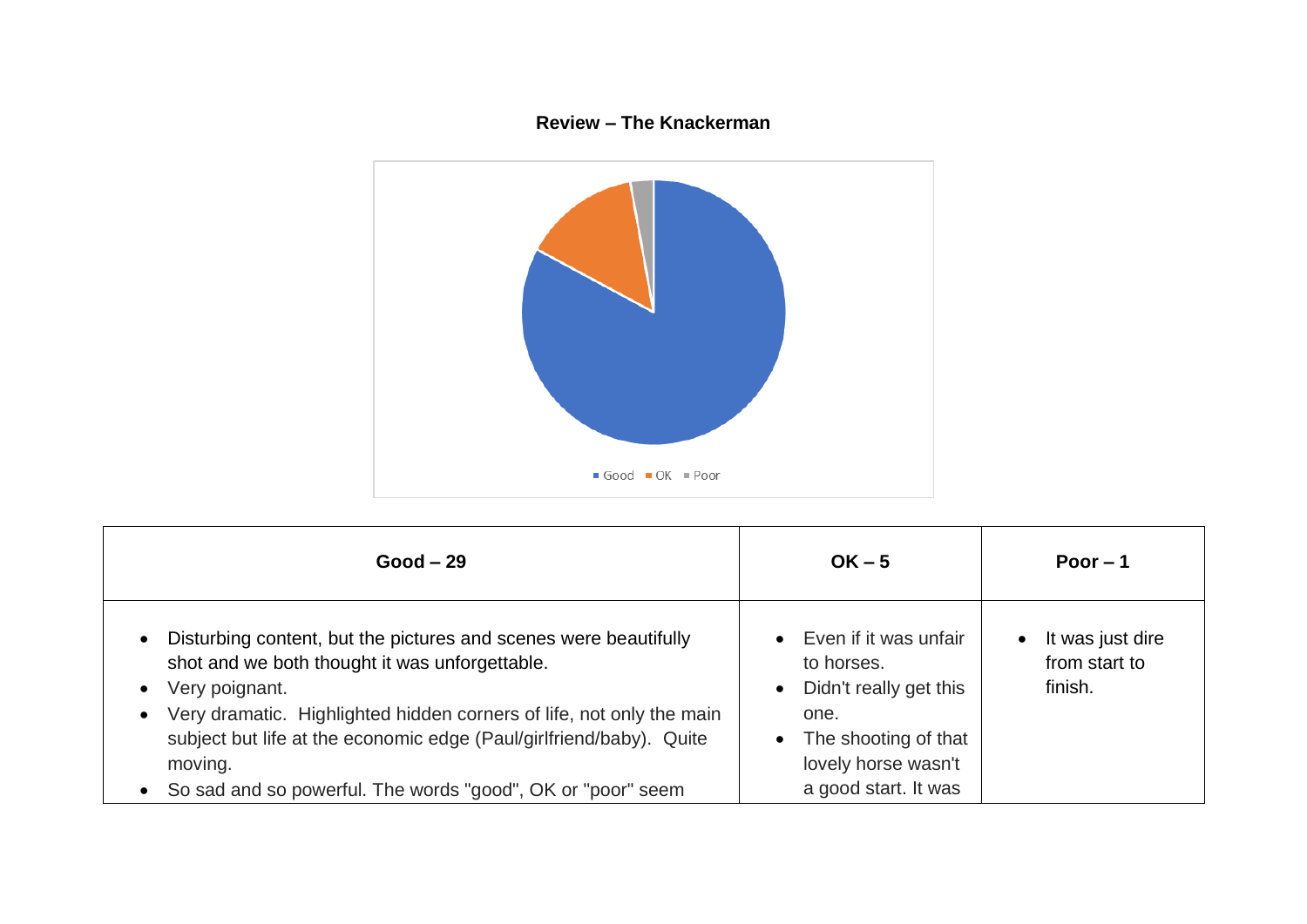inappropriate.

- Excellent if slightly harrowing.
- A very thoughtful deep film which we thought Good.
- Very moving little piece. Cinematography spot on.
- What a neat fit. (But, unannounced, found disturbing by my guest.)
- Excellent we enjoyed the film if that's the right word. Having owned a horse we empathised with the old man and his learner - treat everyone as your first is so true with animals or people. Lovely photography.
- Very poignant. Black and white was the right medium for this sad story.
- The short film was wonderful in a visual sense but as someone who has had to go through that with my horse I could not really stand to watch it all but that's being unfair to it and is just me.
- Beautifully shot. Powerful.
- Good but sad. I nearly cried at the end when his own horse was dead. Very atmospheric especially done in b& w. Fitted well with The Party being in b& w too and the fact of the first thing we see is Scott Thomas pointing a gun as had happened several times in this film.
- Although somewhat distressing I thought it was a beautifully made film and very poignant.
- Brilliantly filmed and acted. The faces of the horses and the knackerman still haunt me.
- Moving, sensitive and beautifully acted*.* Great filming in black and white*.*
- Poignant.

| OK but not good.                           |  |  |
|--------------------------------------------|--|--|
| <b>Beautiful</b>                           |  |  |
| cinematography but                         |  |  |
| not a subject to be                        |  |  |
| sprung on an                               |  |  |
| audience without                           |  |  |
| warning - very                             |  |  |
| upsetting for some.                        |  |  |
| With its shocking                          |  |  |
| beginning I thought                        |  |  |
| that the                                   |  |  |
| Knackerman was a                           |  |  |
| rather brutal film                         |  |  |
| and conveyed its                           |  |  |
| message quite                              |  |  |
| bluntly. It did keep                       |  |  |
| me somewhat                                |  |  |
| guessing as to what                        |  |  |
| his precise actions                        |  |  |
| would be and that of                       |  |  |
| his apprentice. I                          |  |  |
| appreciated the                            |  |  |
| stark settings of the                      |  |  |
| scenes as they all<br>added to the overall |  |  |
| atmosphere of cold                         |  |  |
| and inevitable dread                       |  |  |
| it did indeed lead                         |  |  |
| well into the main                         |  |  |
| feature film and the                       |  |  |
| laughter it caused                         |  |  |
| came as a welcome                          |  |  |